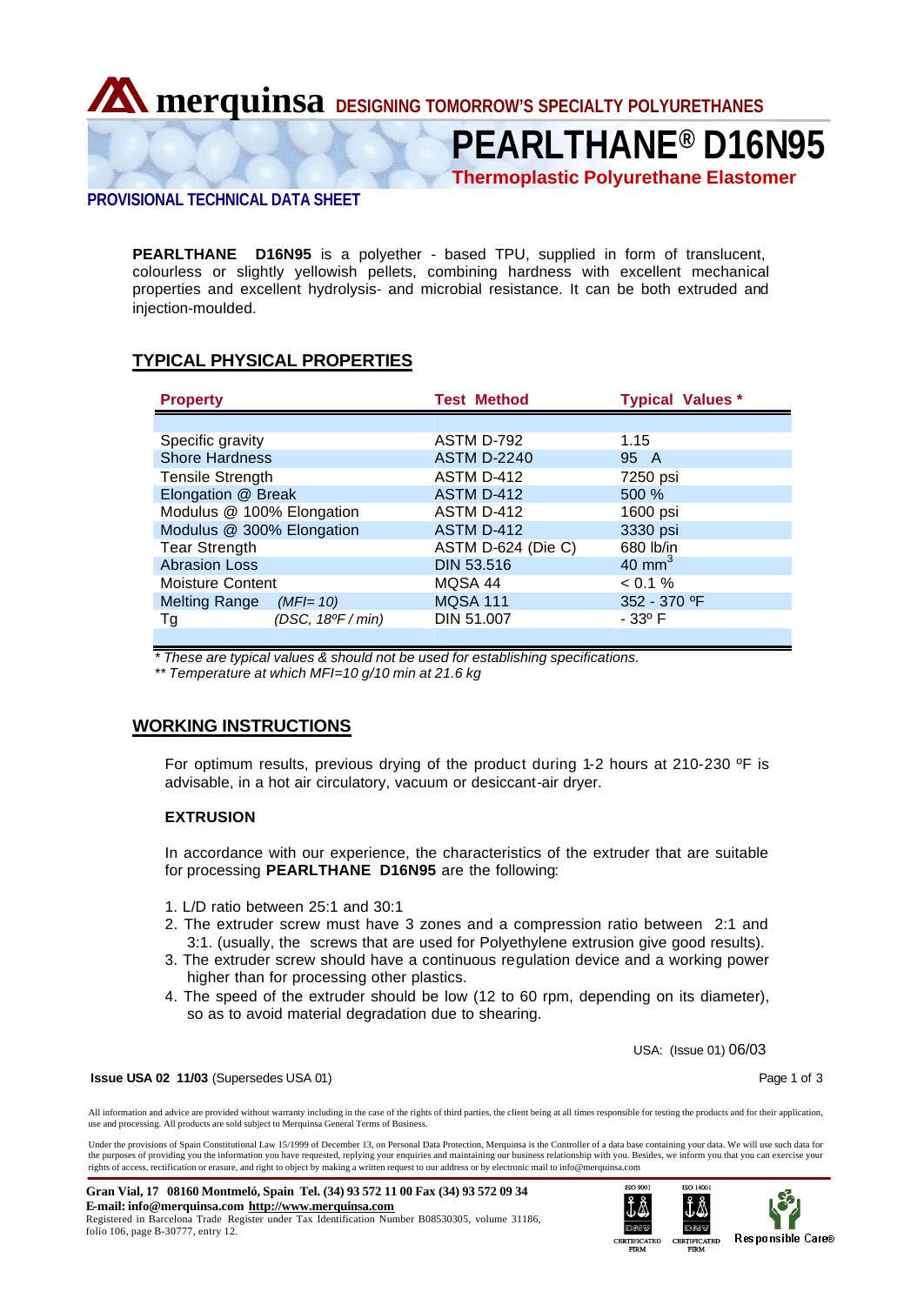

**PEARLTHANE® D16N95**

**Thermoplastic Polyurethane Elastomer**

# **PROVISIONAL TECHNICAL DATA SHEET**

5. The filters used should be disks with holes of 1.5 to 5 mm. (depending on the screw and the die), and screen packs (the nr. of meshes /cm $2$  will depend on the end product which is processed), so as to create a pressure built-up.

The suggested processing-temperature profiles for film extrusion (flat film) are depicted in the figure below.



## **EXTRUDER & CONDITIONS** TYPE.- 30/25D (L/D=25:1), COOLING.- Air, SCREW.- 3:1, SPEED.- 25-50 rpm., BREAKER PLATE.- --, FILTER PACK.- --, THICKNESS DIE.- 0,2 mm, PRE-DRYING.- 1h @220 ºF

## **INJECTION MOULDING**

Based on an injection moulding equipment with the following characteristics:

| Closing force:              | $:30$ tons                |
|-----------------------------|---------------------------|
| Screw diameter:             | :1.02 in                  |
| L/D ratio:                  | : 23                      |
| Maximum hydraulic pressure: | : 3050 psi.               |
| Mould:                      | : Plaque 4.7x4.7x0.08 in. |
|                             |                           |

#### **Issue USA 02 11/03** (Supersedes USA 01) **Page 2 of 3 Page 2 of 3**

All information and advice are provided without warranty including in the case of the rights of third parties, the client being at all times responsible for testing the products and for their application, use and processing. All products are sold subject to Merquinsa General Terms of Business.

Under the provisions of Spain Constitutional Law 15/1999 of December 13, on Personal Data Protection, Merquinsa is the Controller of a data base containing your data. We will use such data for the purposes of providing you the information you have requested, replying your enquiries and maintaining our business relationship with you. Besides, we inform you that you can exercise your<br>rights of access, rectificatio

**Gran Vial, 17 08160 Montmeló, Spain Tel. (34) 93 572 11 00 Fax (34) 93 572 09 34 E-mail: info@merquinsa.com http://www.merquinsa.com** Registered in Barcelona Trade Register under Tax Identification Number B08530305, volume 31186, folio 106, page B-30777, entry 12.